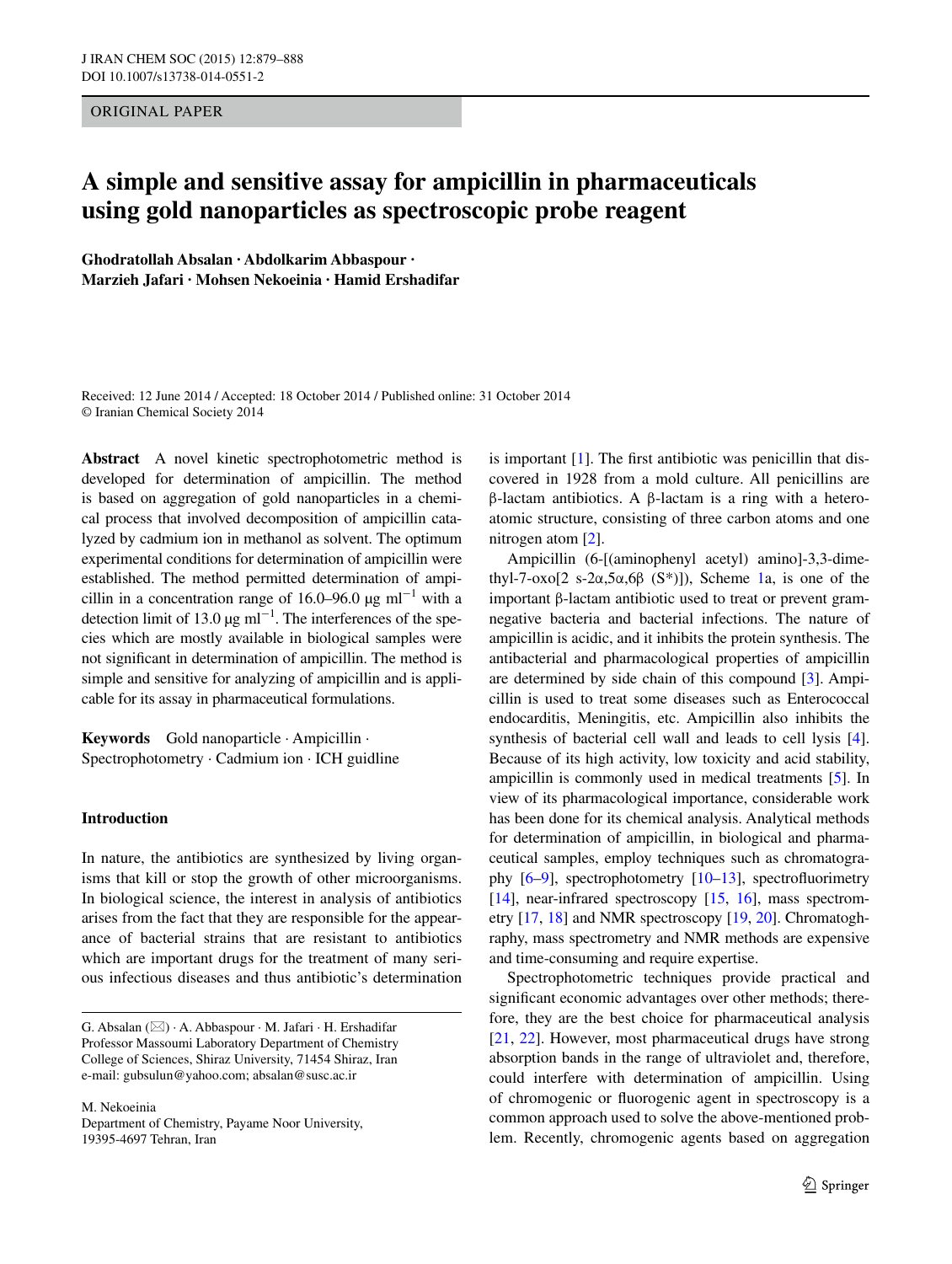

2-amino-3-mercapto-3-methyl butyric acid (Penicillamine)

<span id="page-1-0"></span>**Scheme 1 a** Ampicillin chemical structure, **b** Degradation of ampicillin in alcoholic media

of metallic nanoparticles through changes in color have received considerable attention because of their simplicity, high sensitivity and low cost [[23\]](#page-9-0).

In recent years, gold nanoparticles (AuNPs) have attracted great interest due to their unique properties such

<sup>2</sup> Springer

as unusual catalytic, electronic, optical and thermal properties, as well as high stability, biological compatibility, controllable morphology, size dispersion and easy surface functionalization [\[24](#page-9-1)]. Gold nanoparticles are known for their beautiful wine-red coloration and are known to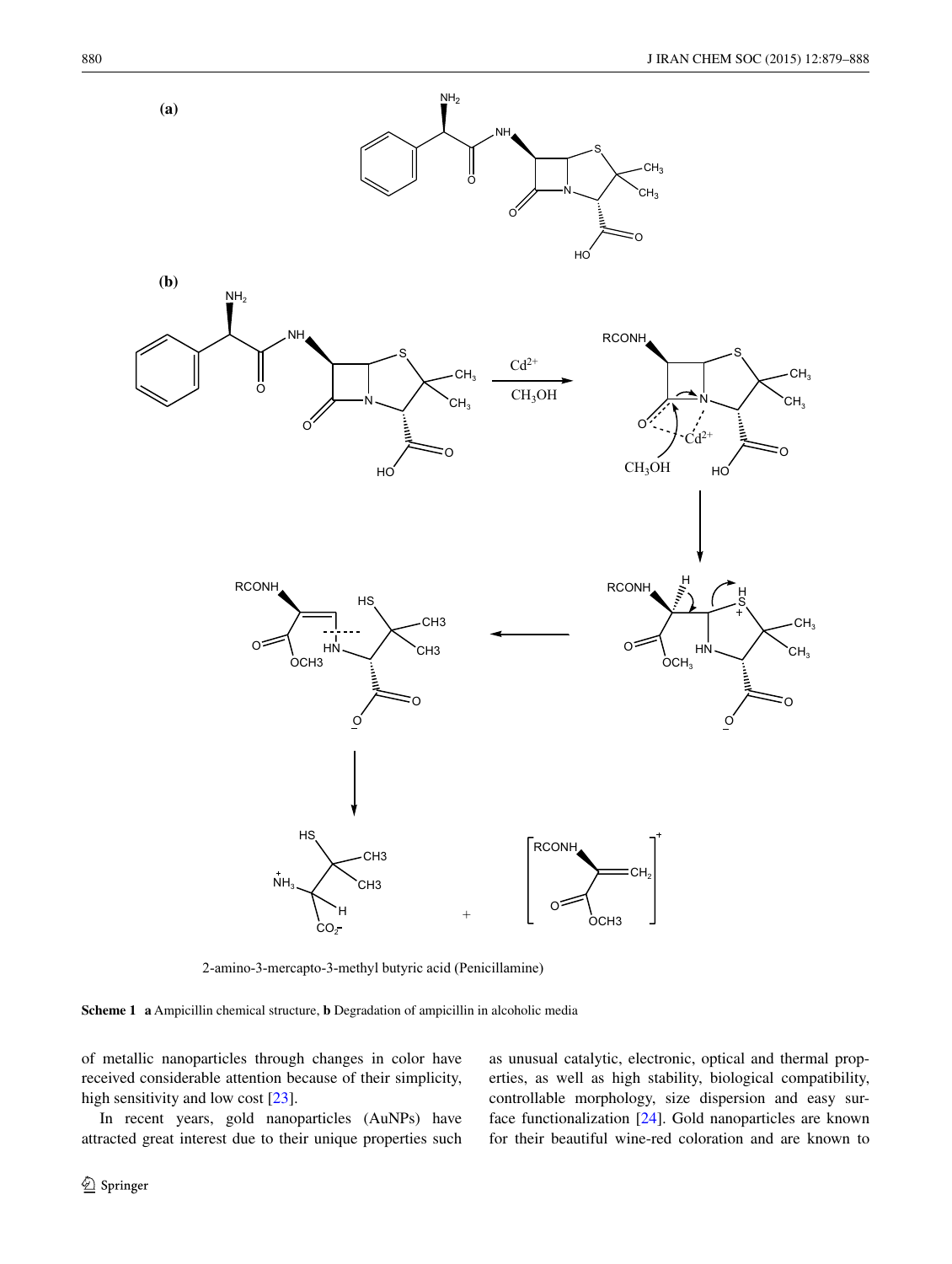have one of the highest extinction coefficients  $(10^5 - 10^8)$ L mol<sup>-1</sup>cm<sup>-1</sup>) [\[25](#page-9-2)]. The bright color of nanoparticles is ascribed to the transverse oscillations of the surface electrons of the particle on interaction with light of a suitable wavelength, the phenomena is called surface plasmon resonance (SPR). It has been shown that the surface plasmon band is greatly dependent on the diameter and shape of gold nanoparticles and their interaction with medium [\[26](#page-9-3)]. In nanobiotechnology, AuNPs are used in recognizing biomolecules attached to their surface by means of physical adsorption or coupling through the Au–S dative bond [\[27](#page-9-4)]. This makes them promising tool in colorimetric sensors for specific target detection. Aggregation of gold nanoparticles leads to a change in their optical properties (i.e., a red shift in surface plasmon, or a red to blue color change as detected by the naked eye), which can be used in the colorimetric detection of target agents [[28\]](#page-9-5).

So far many gold nanoparticle-based assays have been reported and summarized in reviews [[29–](#page-9-6)[33\]](#page-9-7). In this work, AuNPs is proposed as a chromogenic agent for determination of ampicillin in pharmaceutical samples. The idea is based on the  $Cd^{2+}$ -catalyzed decomposition of ampicillin in methanol. One of the degradation products of the chemical process is 2-amino-3-mercapto-3-methyl butyric acid, that its −SH group induces the aggregation process of the gold nanoparticles [\[34](#page-9-8)]. This aggregation leads to a decrease in absorption of AuNPs around the wavelength of 528 nm along with wavelength shift to 670 nm.

# **Experimental**

#### Apparatus

The UV–Vis absorbance spectra were collected using an Ultrospec 4000 (Pharmacia Biotech, UK) spectrophotometer, with matched 10-mm quartz cells (Helma cell) and a scan rate of 2500 nm min<sup>-1</sup>. The Quartz cells were thermostated at 25.0 °C by an exterior circulation forced into the cell-holder from a thermostated bath (Huber, Germany). The pH measurements were performed with a Metrohm model 780 pH-meter using a combined glass electrode.

The FTIR spectra of gold nanoparticles in aqueous solution are recorded using an FTIR spectrometer (spectrum RXI, PerkinElmer) equipped with  $CaF<sub>2</sub>$  circular cell windows. The TEM micrographs of the colloidal dispersion and aggregation were obtained by a transmission electron microscope (Zeiss, model EL10C) operated at an accelerating voltage of 80 kV. The XRD patterns of the prepared samples were acquired with a Bruker D8 Advance X-ray diffractometer using Cu  $K_{\alpha}$  radiation (40 kV, 300 mA) of wavelength 0.154 nm and interpreted with X'Pert High-Score software to confirm the structure of the materials.

Samples for XRD characterization were prepared by dropwise placing of the as-prepared colloidal gold samples on a plexiglass sheet followed by drying at room temperature.

#### Materials

Pure ampicillin trihydrate was kindly supplied by Farabi Pharmaceutical Company (Isfahan, Iran). Methanol with a synthetic grade (p.a., >99.5 %, Merck) was used in all experiments. Stock solution of ampicillin with concentration of  $1.0 \times 10^{-2}$  mol L<sup>-1</sup> was prepared by dissolving 0.2017 g ampicillin trihydrate in a 50-ml volumetric flask and was diluted to the mark with doubly distilled water. It should be mentioned that the manufacturer had reported that this solution is stable at least for 2 weeks at 4.0–8.0 °C. The stock solution of  $Cd^{2+}$  with concentration of 0.10 mol  $L^{-1}$  was prepared by dissolving 0.7712 g Cd(NO<sub>3</sub>)<sub>2</sub>.4H<sub>2</sub>O (Merck) into a 25-ml volumetric flask and was diluted with water to the mark. Other solutions of  $Cd^{2+}$  were prepared by diluting suitable amount of the stock solution with acetate buffer. Acetate buffer solution (5.0  $\times$  10<sup>-2</sup> mol  $L^{-1}$ ) was prepared by dissolving appropriate amount of CH<sub>3</sub>COONa.3H<sub>2</sub>O (Interchem) in doubly distilled water. The pH was adjusted by addition of appropriate amounts of concentrated HCl solution to cadmium solution that was already contained acetate buffer.

#### Synthesis of gold nanoparticles

Several procedures for preparation of gold nanoparticles have been reported [\[35](#page-9-9)[–37](#page-9-10)]. Due to high yield and simplicity, the most commonly used method for preparation of colloidal gold nanoparticles is the citrate reduction method which also was used in this work. For the synthesis of gold colloids, 50.0 ml  $HAuCl<sub>4</sub>$  (0.010 %w/w) solution was heated up to its boiling point. While stirring vigorously, 750 µL Na<sub>3</sub>C<sub>6</sub>H<sub>5</sub>O<sub>7</sub>.2H<sub>2</sub>O (1.0 %w/w) was added rapidly and the solution was maintained at boiling point for 30 min until appearance of a red color. After removing the heating source, the solution was continuously stirred for about 15 min to reach the room temperature. The produced nanoparticles were eventually stored at 4.0 °C. Based on a similar procedure used for synthesis of gold nanoparticles [\[38](#page-9-11)], the size of the nanoparticles was expected to be 25 nm. For calculating the concentration of the nanoparticles [[39\]](#page-9-12), a size of 25 nm was considered showing that nanoparticles had a concentration of  $5.267 \times 10^{-10}$  mol L<sup>-1</sup>.

#### Procedure for ampicillin determination

Aliquots of 1.0 ml methanol, 1.0 ml gold nanoparticles and 500 µl Cd<sup>2+</sup> solution (5.0  $\times$  10<sup>-4</sup> mol L<sup>-1</sup> with a pH adjusted at 4.6) were added into a quartz cell. The change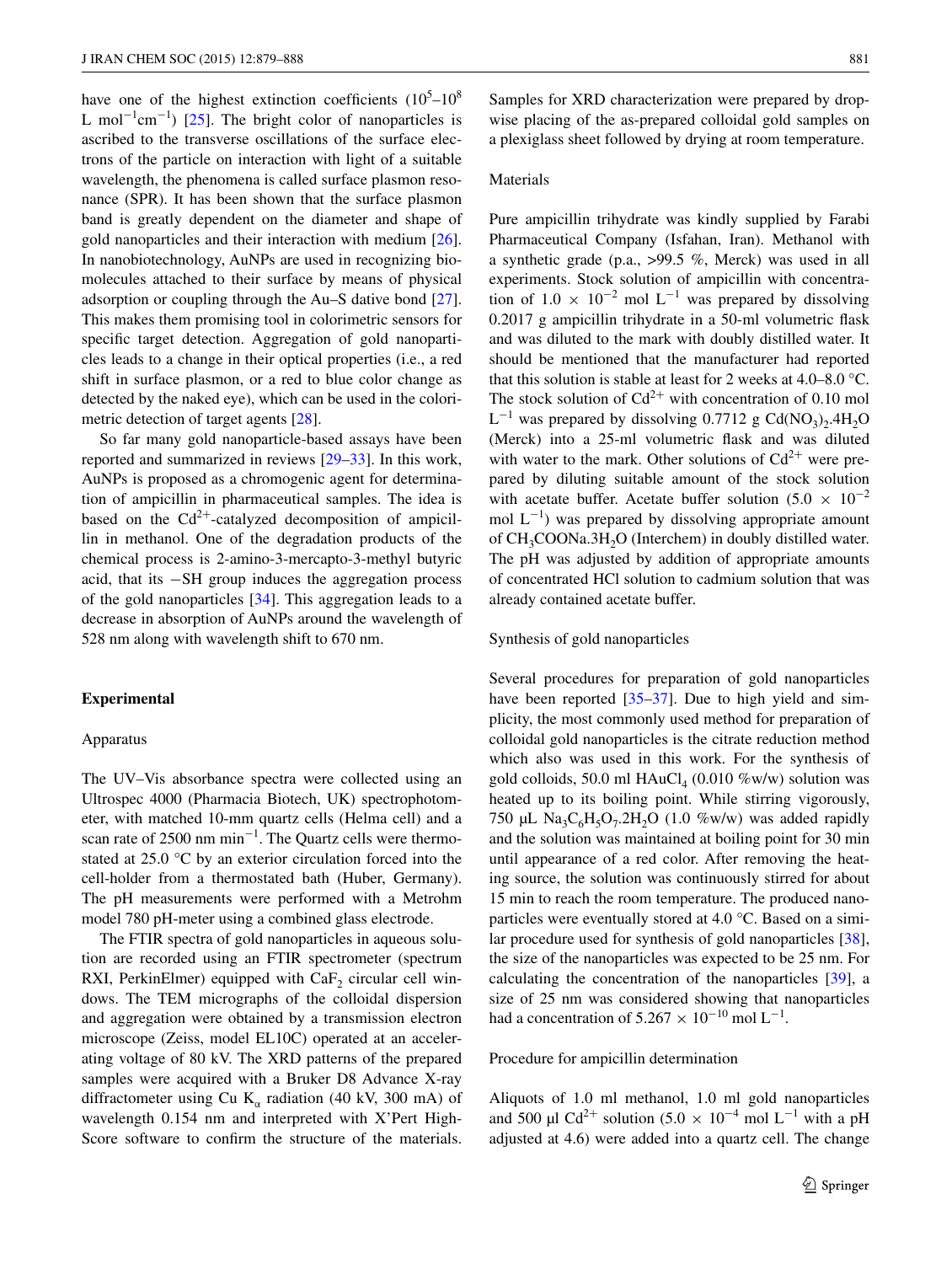

<span id="page-3-0"></span>**Fig. 1** Variation of absorbance spectra of gold nanoparticles with ampicillin concentrations of: **a** 0.0; **b** 16; **c** 32; and **d** 56  $\mu$ g ml<sup>-1</sup>. Reaction conditions were pH of 4.6 with  $C_{\text{Cd}}^{2+} = 5.0 \times 10^{-4}$  mol L<sup>-1</sup> at 25 $\mathrm{^{\circ}C}$ 

in absorption of this solution was followed with injection of a sample solution containing ampicillin at 670 nm which is the wavelength that was selected from the absorption spectra of gold nanoparticles in the presence of ampicillin as shown in Fig. [1.](#page-3-0) The reaction rate was measured spectrophotometrically by monitoring the increase in absorbance of the reaction mixture using fixed-time method. The absorption changes,  $\Delta A$  ( $\Delta A = A_{1000} - A_{100}$ , where  $A_{100}$ and  $A_{1000}$  refer to absorbance measurements taken at 100 and 1000 s at 670 nm, respectively), were followed after starting the reaction.

#### Determination of ampicillin in pharmaceutical formulation

Three capsules of different pharmaceutical companies (Dana Pharmaceutical Co., Cosar Co. and Farabi Pharmaceutical Co., Iran) were prepared and were analyzed using the proposed method. A quantity equivalent to 500 mg drug, from a mixed contents of 10 capsules, was accurately weighed and was transferred into a 100-ml volumetric flask. The sample was dissolved in double-distilled water and was sonicated for 30 min with an Ultrasonic cleaner model CD-4800 (China) in room temperature. The content of the flask was filtered and 1.0 ml of the filtrate was pipetted into a 10-ml volumetric flask and was diluted up to the mark with double-distilled water.

#### **Results and discussion**

Characterization of gold nanoparticles

The UV–vis spectroscopy is usually first evidence to identify the formation and optical properties of gold nanostructure. As shown in Fig. [1](#page-3-0)a, the synthesized AuNPs exhibited a surface plasmon resonance band in 528 nm. The TEM image obtained for colloidal gold nanoparticles is shown in Fig. [2a](#page-3-1). From this image, it is clear that the surface morphology of the synthesized AuNPs was almost spherical and that the average size of the nanoparticles was about  $25 \pm 2$  nm. Also, the TEM image of the aggregated gold nanoparticles is shown in Fig. [2b](#page-3-1). The crystalline structure of the AuNPs was confirmed using X-ray diffraction analysis. The XRD pattern of the nanoparticles is shown in Fig. [3](#page-4-0). The Bragg reflections peaks that appeared at 38.2°, 44.5°, 64.6° and 78.2°, respectively, can be assigned to (111), (200), (220) and (311) crystalline plane diffraction peaks of face-centered cubic (fcc) phase of gold [[40\]](#page-9-13).

## Mechanism of the reaction

There are a lot of theoretical and experimental researches for alcoholysis reaction with β-lactam antibiotics [\[34](#page-9-8), [41,](#page-9-14) [42](#page-9-15)]. In alcoholic media, the β-lactam bond of ampicillin is broken and the hydroxylic hydrogen atom migrates to the nitrogen atom of β-lactam amide (Scheme [1b](#page-1-0)) [\[43](#page-9-16)]. Garcia et al. [\[34](#page-9-8)] showed that the decomposition of ampicillin in methanol medium is catalyzed by  $Cd^{2+}$ . They proposed



<span id="page-3-1"></span>**Fig. 2** The TEM image of nanoparticles: **a** after synthesis; **b** in the presence of ampicillin in methanol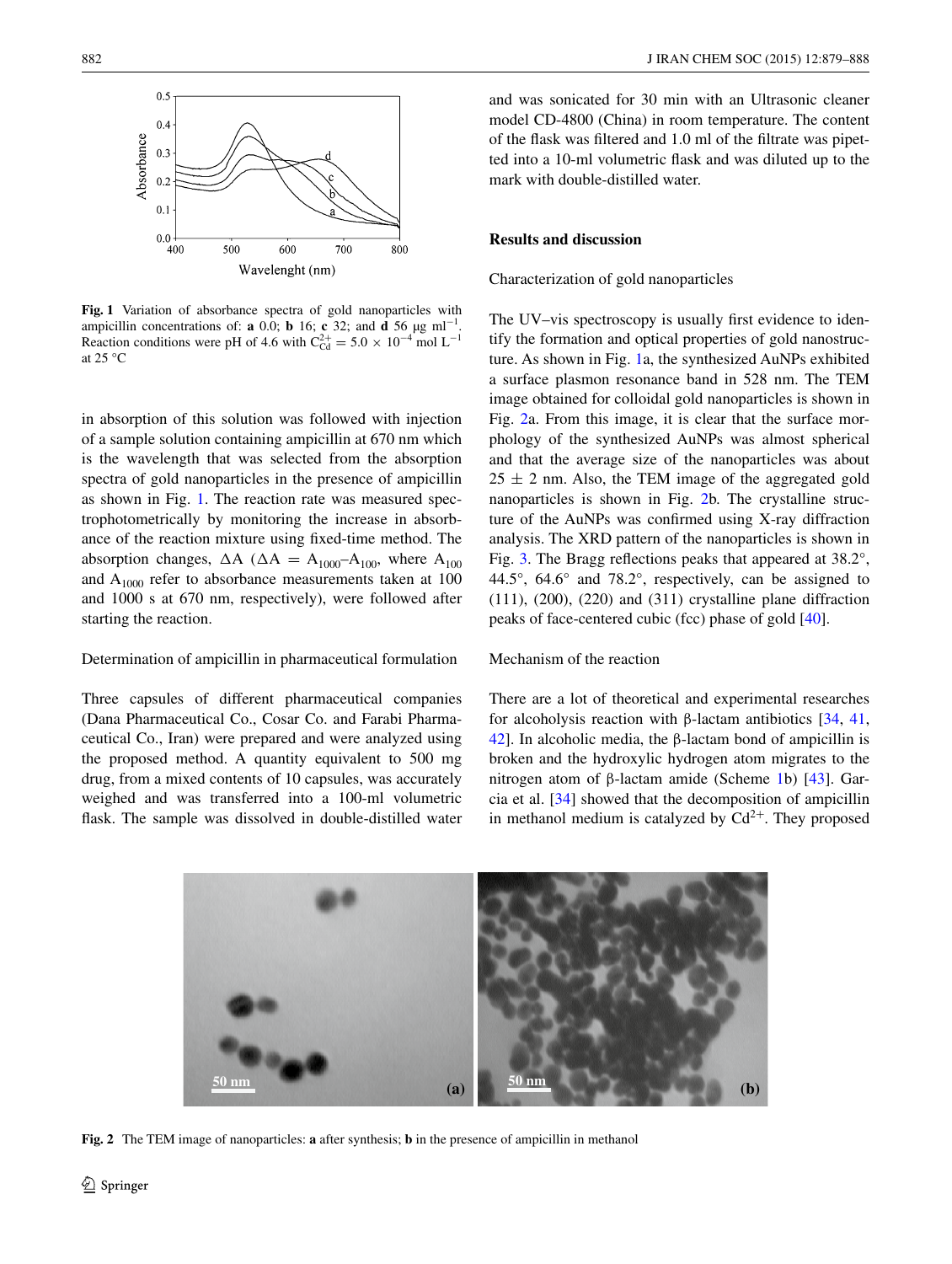

<span id="page-4-0"></span>**Fig. 3** The XRD patterns of the gold nanoparticles

that methanol molecules may involve in a nucleophilic attack to β-lactam carbonyl group of ampicillin molecule which facilitates the arrangement of the cadmium ions toward ampicillin molecules. The metal ion increases the electrophilicity of the carbonyl carbon and also the bondbreaking step. The function of the cadmium (II) ion may be regarded as stabilization of the amine anion leaving group thus increasing the rate of carbon–nitrogen bond fission. One of the degradation products is 2-amino-3-mercapto-3-methyl butyric acid or penicillamine that contains −SH group. Penicillamine can bind to surface of gold nanoparticles by its thiol  $(-SH)$  group [[44\]](#page-9-17). This bond is formed due to the ligand-exchange reaction between penicillamine and citrate-capped gold nanoparticles. A possible model illustrating both penicillamine binding to gold nanoparticles and their aggregation is shown in Scheme [2](#page-4-1) [\[45](#page-9-18), [46](#page-9-19)]. While penicillamine adsorption on the surface of gold nanoparticles occurs through its thiol group, the adjacent nanoparticles could interact with each other through their carboxylic and amine groups which results in the aggregation of the particles. This could occur when the pH is adjusted. Besides the electrostatic interaction mechanism between amine and carboxylic groups, a possible formation of hydrogen bonds between surface-bonded penicillamine molecules is also reported [\[47](#page-9-20)].

To support this reaction, ampicillin-induced aggregation kinetics of gold nanoparticles was monitored by UV– Vis absorption spectra as shown in Fig. [4.](#page-4-2) Before adding ampicillin, gold nanoparticles showed a surface plasmon band at 528 nm whose intensity was decreased by addition of ampicillin accompanied by a marked increase in absorbance around 670 nm and a color change from red to blue. It is noted that the absorbance at 670 nm was increased with time. The inset of Fig. [4](#page-4-2) shows the absorption of gold nanoparticles as a function of time. It is well known that such spectral changes in the surface plasmon band result from



AuNP

ċ— s

CH<sub>3</sub>

CH<sub>3</sub>

CH

C  $\epsilon$ 

AuNP

<span id="page-4-1"></span>**Scheme 2** Aggregation of gold nanoparticle in the presence of ampicillin

NH<sub>3</sub>IIIIIIII O

OmmuH<sub>3</sub>N

 $A$ uNP  $-S$   $\stackrel{\sim}{\sim}$   $\stackrel{\sim}{\sim}$   $\stackrel{\sim}{\sim}$   $\stackrel{\sim}{\sim}$   $\stackrel{\sim}{\sim}$   $\stackrel{\sim}{\sim}$   $\stackrel{\sim}{\sim}$   $\stackrel{\sim}{\sim}$   $\stackrel{\sim}{\sim}$   $\stackrel{\sim}{\sim}$   $\stackrel{\sim}{\sim}$   $\stackrel{\sim}{\sim}$   $\stackrel{\sim}{\sim}$   $\stackrel{\sim}{\sim}$   $\stackrel{\sim}{\sim}$   $\stackrel{\sim}{\sim}$   $\stackrel{\sim}{\sim}$   $\stackrel{\sim$ 

AuNP

s—c

 $CH<sub>3</sub>$ 

CH<sub>3</sub>

CH

O

AuN<sub>1</sub>

AuNP



<span id="page-4-2"></span>**Fig. 4** Absorbance spectra of gold nanoparticles in the presence of ampicillin and  $Cd^{2+}$  with different time. Reaction conditions were pH 4.6, temperature 25 °C, C<sub>Amp</sub> = 56 µg ml<sup>-1</sup>, C<sub>Cd</sub><sup>2+</sup> = 5.0 × 10<sup>-4</sup> mol  $L^{-1}$ . Inset: the absorption at 670 nm of the gold nanoparticles as a function of time

plasmon coupling caused by the aggregation of gold nanoparticles. Thus, it was concluded that the spectral change in Fig. [4](#page-4-2) would be caused by formation of gold nanoparticle aggregates induced by the alcoholysis product of ampicillin. Also, FTIR technique would be a reliable method for following the variations in the functional groups. The FTIR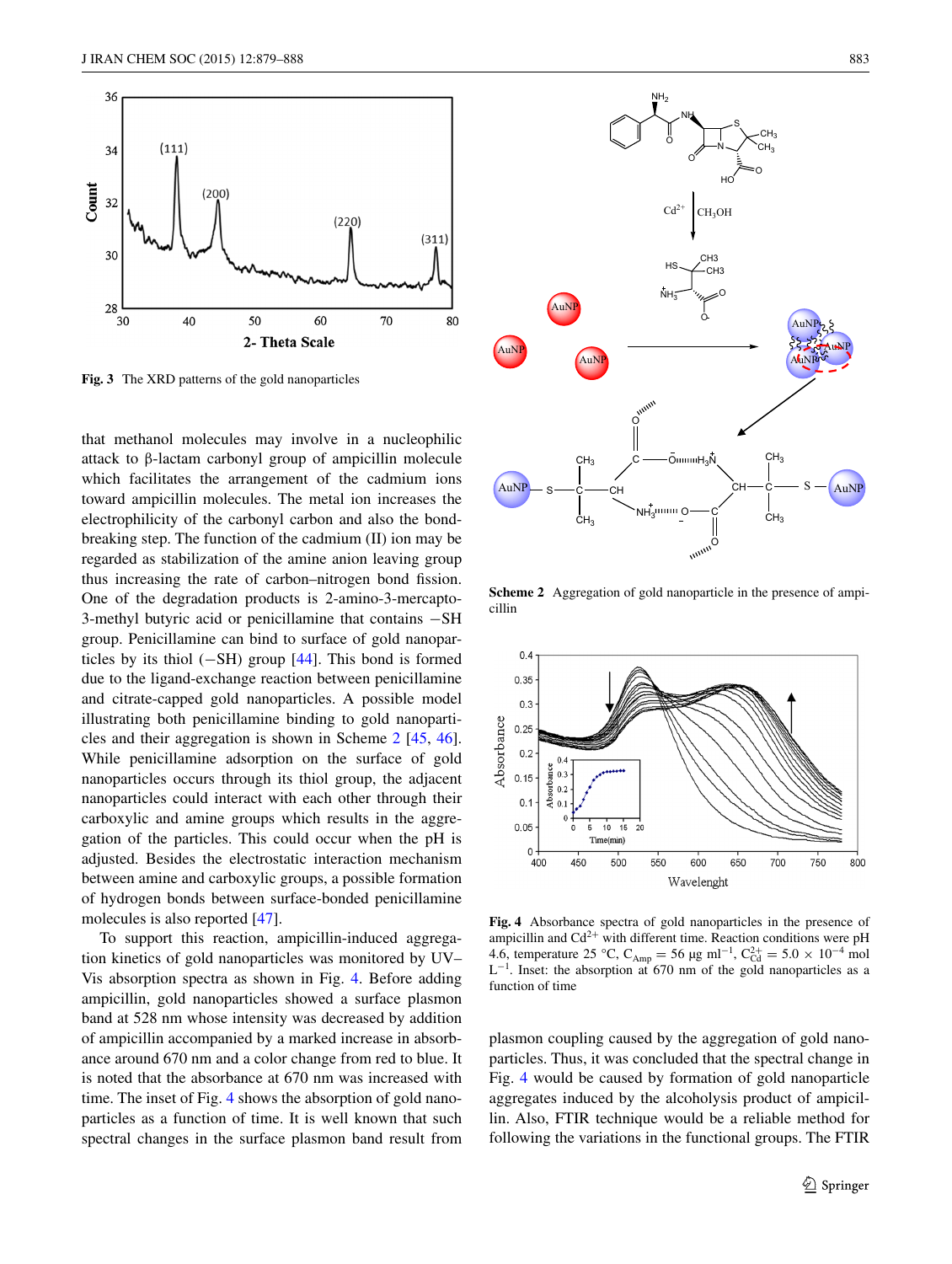

<span id="page-5-0"></span>**Fig. 5** The FTIR spectra of: AuNPs (**a**), ampicillin solution (**b**), ampicillin degraded in the presence of methanol and  $Cd^{2+}$  (c), and AuNPs in the presence of ampicillin in methanol and  $Cd^{2+}$  (**d**)

bands seen in Fig. [5](#page-5-0) are identified as follows. The bands observed at 1636 and 3350 cm−<sup>1</sup> indicate the stretching of –OH in water (Fig. [5](#page-5-0)a, b). When ampicillin degraded, two bands can be observed at 2873 cm<sup>-1</sup> and 2932 cm<sup>-1</sup>, corresponding to  $-CH_2$ – vibration. Also, a weak band at about  $2550 \text{ cm}^{-1}$  can be found confirming the presence of  $-SH$ group in the solution (Fig. [5c](#page-5-0)) which is caused by the degradation product (penicillamine) [\[48](#page-9-21)]. This band was not observed in the spectra of ampicillin in the presence of gold (Fig. [5d](#page-5-0)); confirming the Au–S interaction. Other bands remain unchanged.

# Effect of variables on the reaction rate

In order to find the optimum experimental conditions for determination of ampicillin, the effect of solvent, pH, concentration of the reagents, temperature and ionic strength of the sample solution were examined.

## *Effect of solvent*

The effect of solvent type on the reaction rate has been investigated systematically. The reaction was repeated in different solvents such as water, methanol, ethanol and propanol. It seems that the size and/or viscosity of the solvent molecules could be important parameters to be investigated for studying the kinetic of the process. The highest reaction rate was achieved when methanol was used as solvent; therefore, it was selected for the next investigations (Fig. [6\)](#page-5-1).

# *Effect of Cd<sup>2</sup>*+ *ion*

García et al. [[34\]](#page-9-8) showed that the decomposition of ampicillin is slow in the absence of  $Cd^{2+}$  ion. Figure [7a](#page-5-2) shows the change of absorbance of ampicillin-AuNPs system in the presence and absence of  $Cd^{2+}$  ion as a function of time.



<span id="page-5-1"></span>**Fig.** 6 Effect of solvent on analytical signal. (*black rectangle*) H<sub>2</sub>O, (*black triangle*) Methanol, (*black square*) Ethanol, (*black diamond*) Propanol. Reaction conditions were pH 4.6, temperature 25 °C,  $C_{Amp} = 56 \,\text{µg} \text{ ml}^{-1}, C_{Cd}^{2+} = 5.0 \times 10^{-4} \text{ mol } L^{-1}$ 



<span id="page-5-2"></span>**Fig. 7 a** Absorbance changes of gold nanoparticles vs. time for (*black triangle*) catalyzed and (*black square*) non-catalyzed reaction by  $Cd^{2+}$  ion, recorded at 670 nm. Reaction conditions were pH 4.6, temperature 25 °C, C<sub>Amp</sub> = 56 µg ml<sup>-1</sup>, C<sub>Cd</sub><sup>+</sup> = 5.0 × 10<sup>-4</sup> mol L<sup>-1</sup>. **b** Effect of  $Cd^{2+}$  concentration on analytical signal. Reaction conditions were pH 4.6, temperature 25 °C, C<sub>Amp</sub> = 56 µg ml<sup>-1</sup>

The effect of  $Cd^{2+}$  on the reaction rate was also investigated in its concentration range of  $5.0 \times 10^{-5}$ – $1.0 \times 10^{-3}$ mol L<sup>-1</sup>. The results shown in Fig. [7b](#page-5-2) suggested an optimum concentration of  $5.0 \times 10^{-4}$  mol L<sup>-1</sup> for Cd<sup>2+</sup>.

# *Effect of pH*

The reaction rate and the stability of both ampicillin and gold nanoparticles are pH dependent; therefore, the maintenance of pH of the reaction mixture is critical. It should be mentioned that ampicillin is stable in the pH range of 3.5–6.0 [[49\]](#page-9-22). Many researchers investigated the effect of pH on the aggregation of capped gold nanoparticles either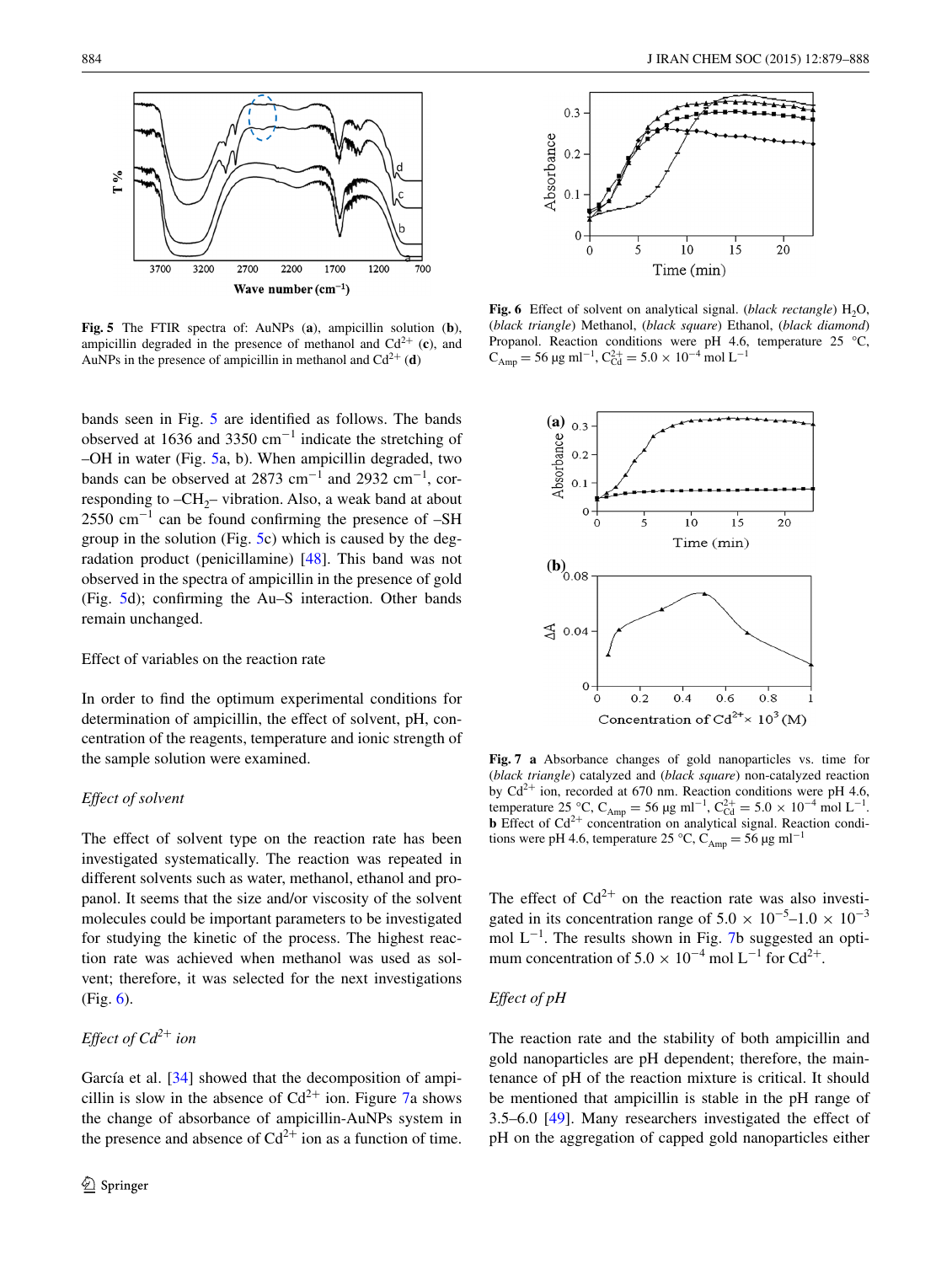

<span id="page-6-0"></span>**Fig. 8 a** Effect of pH on analytical signal in (*black square*) KHP and (*black triangle*) acetate buffers; **b** effect of ionic strength on analytical signal; **c** effect of temperature on analytical signal. Reaction conditions were C<sub>Amp</sub> = 56 µg ml<sup>-1</sup>, C<sub>Cd</sub><sup>+</sup> = 5.0 × 10<sup>-4</sup> mol L<sup>-1</sup>

<span id="page-6-1"></span>**Table 1** Foreign ion study/selectivity on the determination of ampicillin trihydrate

| Foreign ions or molecules             | Tolerance level $(\mu g \text{ ml}^{-1})$ |
|---------------------------------------|-------------------------------------------|
| Glucose, galactose, fructose, sucrose | 10                                        |
| $K^+$                                 | 10                                        |
| Sorbitol                              | 5                                         |
| $\text{Mg}^{2+}$                      | 5                                         |
| $Ca^{2+}$ , $Zn^{2+}$                 | 3                                         |
| Sodium citrate                        |                                           |

in the presence or absence of other species [[50\]](#page-9-23). To obtain a pH value corresponding to the optimum rate of reaction, the influence of pH on the decomposition rate of 56 µg ml<sup>-1</sup> ampicillin in the presence of  $5.0 \times 10^{-4}$  mol

 $L^{-1}$  Cd<sup>2+</sup>, methanol as solvent and gold nanoparticles was studied in the pH range of 3.5–5.0 using different buffer solutions (acetate, potassium hydrogen phthalate, and citrate each with a concentration of 0.05 mol  $L^{-1}$ ). By using citrate buffer, even without adding ampicillin trihydrate, gold nanoparticles aggregate due to protonation of citrate. The results showed that in potassium hydrogen phthalate (KHP), the optimum pH was 4.0. In acetate buffer, with the same concentration as KHP, the optimum pH was found as 4.6 (Fig. [8](#page-6-0)a). However, with acetate buffer at pH 4.6, the change in absorbance was higher and consequently there was an improvement in sensitivity; this observation was also reported by other researchers. Therefore, acetate buffer with a pH of 4.6 was chosen for preparation of metal ion solution. It should be mentioned that at pH 4.6, which is the optimum pH in the proposed procedure for determination of ampicillin, the gold nanoparticles are still stable enough to be used as the spectroscopic probe reagent.

### *Effect of ionic strength*

The effect of ionic strength on the rate of the reaction was studied using NaCl in the concentration range of 0.0 to 2.0  $\times$  10<sup>-2</sup> mol L<sup>-1</sup>. As the concentration of NaCl increased up to  $5.0 \times 10^{-3}$  mol L<sup>-1</sup>, the  $\Delta$ A value increased and eventually decreased. Sodium chloride with a concentration of  $5.0 \times 10^{-3}$  mol L<sup>-1</sup> provided a maximum change in  $\Delta A$  values (Fig. [8b](#page-6-0)). Hence, this concentration was considered for the next studies.

# *Effect of temperature*

The effect of temperature was studied in the range of 10.0– 35.0 °C. The results showed that the analytical signal was independent of temperature in the range of 10.0–25.0 °C (Fig. [8c](#page-6-0)). Eventually, a temperature of  $25^{\circ}$ C was chosen as the optimum temperature.

#### Method validation

To show that this newly developed method is suitable for further use in determination of ampicillin, a validation study was performed according to the ICH guidelines [\[51](#page-9-24)]. In this regard, several parameters such as specificity, linearity, precision, accuracy, etc., were studied.

# *Foreign ion study/selectivity*

Under the optimized experimental conditions, the influence of several coexisting foreign species with ampicillin was investigated for determination of 56.0  $\mu$ g ml<sup>-1</sup> ampicillin. The maximum tolerable concentration of foreign species was taken when their concentration produced a change in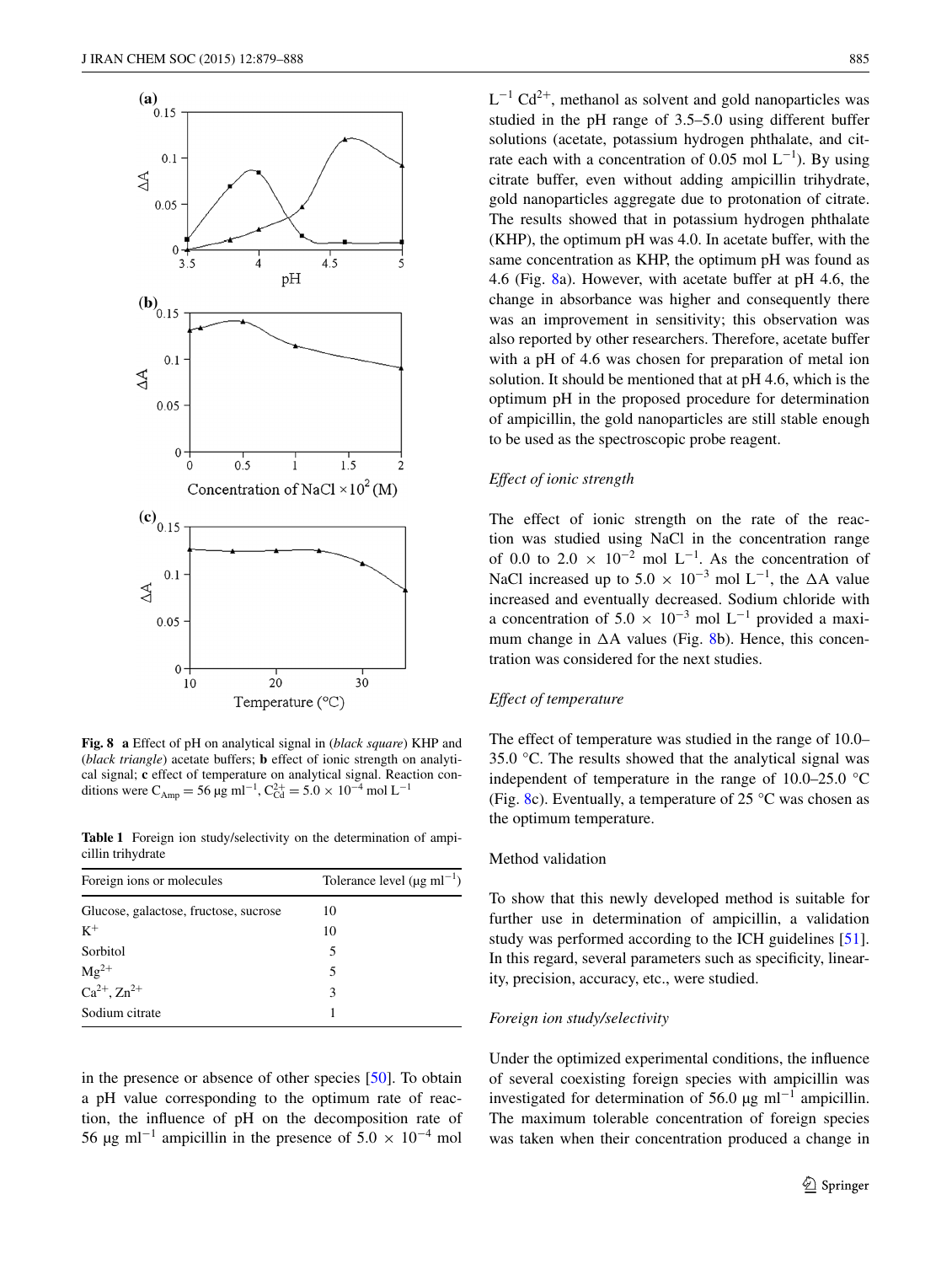

<span id="page-7-0"></span>**Fig. 9** Calibration curve for ampicillin. Experimental conditions: acetate buffer with pH 4.6; temperature, 25 °C; and  $C_{\text{Cd}}^{2+} = 5.0 \times 10^{-4} \text{ mol L}^{-1}$ 

<span id="page-7-1"></span>**Table 2** Optical and regressional characteristics of ampicillin determination

| Parameters                                        | Results                                   |
|---------------------------------------------------|-------------------------------------------|
| $\lambda$ <sub>max</sub>                          | 670 nm                                    |
| Regression equation                               | $Y = 2 \times 10^{-4} \text{ C} + 0.0603$ |
| Correlation coefficient $(R^2)$                   | 0.999                                     |
| Linear dynamic range                              | $16.0 - 96.0 \,\mathrm{\upmu g\,ml}^{-1}$ |
| Limit of detection                                | $13.0 \,\mathrm{\mu g\,ml}^{-1}$          |
| Relative standard deviation of mean<br>$(n = 10)$ | $4.8\%$                                   |
| Variance                                          | $1.36 \times 10^{-5}$                     |
| Standard deviation of slope                       | $2.25 \times 10^{-6}$                     |
| Standard deviation of intercept                   | 0.0014                                    |

absorbance more than  $\pm$  5 % of three replicate signal meas-urements for 56.0 µg ml<sup>-1</sup> ampicillin. As Table [1](#page-6-1) shows, none of the foreign species which mostly are available in

886 J IRAN CHEM SOC (2015) 12:879–888

<span id="page-7-4"></span>

|  |  | <b>Table 5</b> Determination of ampicillin in dosage form obtaind from |  |  |  |
|--|--|------------------------------------------------------------------------|--|--|--|
|  |  | Dana, Farabi and Cosar pharmaceutical companies in Iran                |  |  |  |

| Manufacturer               | Claimed mg per<br>capsule | Found mg $\pm$ SD per<br>capsule |
|----------------------------|---------------------------|----------------------------------|
| Dana pharmaceutical 500    |                           | $508 \pm 2$                      |
| Farabi pharmaceuti-<br>cal | 500                       | $504 + 2$                        |
| Cosar pharmaceutical 500   |                           | $496 + 3$                        |

biological samples can significantly interfere for the ampicillin determination.

#### *Analytical parameters and linearity*

Under the optimum experimental conditions, the reaction was followed spectroscopically by measuring the absorbance as a function of time. Fixed time method was adopted for constructing the calibration curve. A linear relationship between  $\Delta A$  and the ampicillin concentration was obtained in the range of 16.0–96.0 µg ml<sup>-1</sup> ampicillin, with a regression equation of  $\Delta A = 2.0 \times 10^{-4}C + 0.060$ with  $R^2 = 0.999$  $R^2 = 0.999$  $R^2 = 0.999$  (Fig. 9). The relative standard deviation for 10 replicate determinations of 56.0 µg ml<sup>-1</sup> ampicillin was 4.8 % and the detection limit [[52\]](#page-9-25) was found to be 13.0 μg ml<sup>-1</sup>. Table [2](#page-7-1) shows the optical and regressional characteristics of this method.

# *Precision*

The repeatability (intraday) and intermediate precision (interday) were assessed by analyzing three different concentrations as 25, 40 and 60  $\mu$ g mL<sup>-1</sup> of ampicillin. The results

<span id="page-7-2"></span>**Table 3** Repeatability and intermediate precision of ampicillin determination

| Concentration ( $\mu$ g mL <sup>-1</sup> ) | Repeatability ( $n = 3$ , intraday) |         | Intermediate precision ( $n = 3$ , interday) |         |  |
|--------------------------------------------|-------------------------------------|---------|----------------------------------------------|---------|--|
|                                            | Mean absorbance at 670 nm $\pm$ SD  | $%$ RSD | Mean absorbance at 670 nm $\pm$ SD           | $%$ RSD |  |
| 25.0                                       | $0.0648 \pm 0.0022$                 | 3.39    | $0.0644 \pm 0.0024$                          | 3.72    |  |
| 40.0                                       | $0.0683 \pm 0.0025$                 | 3.66    | $0.0677 \pm 0.0029$                          | 4.28    |  |
| 60.0                                       | $0.0726 \pm 0.0031$                 | 4.26    | $0.0721 \pm 0.0034$                          | 4.71    |  |

<span id="page-7-3"></span>**Table 4** Accuracy measurement for analysis of ampicillin showing recovery along with the standard deviation (*n* = 3)

| Known concentration<br>of ampicillin in original<br>sample ( $\mu$ g mL <sup>-1</sup> ) | Excess ampicillin<br>spiked $(\% )$ | Theoretical concentration<br>$(\mu g \text{ mL}^{-1})$ | Found concentration<br>$(\mu g \, mL^{-1})$ | $Recovery \pm RSD$ |
|-----------------------------------------------------------------------------------------|-------------------------------------|--------------------------------------------------------|---------------------------------------------|--------------------|
| 30.0                                                                                    | 50                                  | 45.0                                                   | $45.2 \pm 2.2$                              | $100.4 \pm 4.9$    |
| 30.0                                                                                    | 100                                 | 60.0                                                   | $60.1 \pm 2.7$                              | $100.9 \pm 4.4$    |
| 30.0                                                                                    | 150                                 | 75.0                                                   | $75.8 \pm 3.5$                              | $101.0 \pm 4.6$    |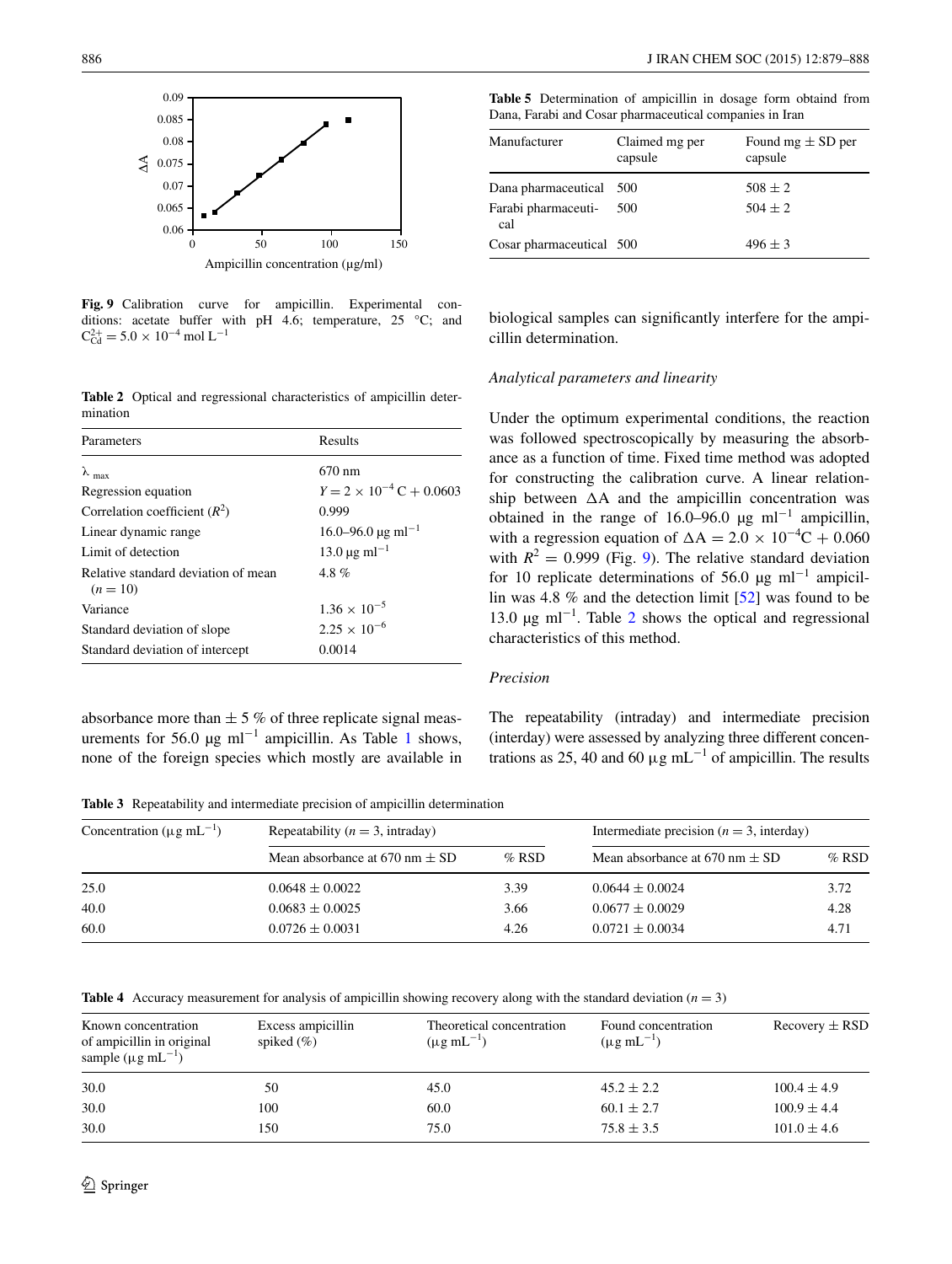<span id="page-8-18"></span>**Table 6** Comparison of the proposed method with some spectrophotometric methods reported for ampicillin determination

| Probe reagent                                   | Wavelength (nm) | Linear range ( $\mu$ g ml <sup>-1</sup> ) | Detection limit ( $\mu$ g ml <sup>-1</sup> ) | References         |
|-------------------------------------------------|-----------------|-------------------------------------------|----------------------------------------------|--------------------|
| Cu (II)                                         |                 | $9.1 - 69.9$                              | 9.1                                          | $\left[53\right]$  |
| 2,3-dichloro-5,6-dicyano-1,4-benzoquinone (DDQ) | 524             | $4.4 \times 10^2 - 4.4 \times 10^3$       | $1.6 \times 10^{2}$                          | $\lceil 12 \rceil$ |
| Sodium hydroxide                                | 268             | $20 - 100$                                |                                              | $\left[54\right]$  |
| Nickel chloride                                 | 265             | $3.5 - 55.8$                              | 2.6                                          | $\lceil 13 \rceil$ |
| Potassium peroxomonosulphate                    | 302             | $1 - 50$                                  |                                              | [43]               |
| Gold nanoparticles and cadmium (II)             | 670             | $16 - 96$                                 | 13                                           | This work          |

are summarized in Table [3.](#page-7-2) The % RSD values for precision suggested a good precision for this spectrophotometric assay.

## *Accuracy*

Accuracy of the method was investigated using standard addition method at three concentrations of the standard solution. Standard quantity equivalent to 50, 100 and 150  $%$ was added to the sample. Table [4](#page-7-3) shows that the recoveries of the spiked drug were found to be 100.4–101.0 % indicating that this method was accurate.

## *Analysis of pharmaceutical formulations*

The proposed procedure was applied for determination of ampicillin in dosage forms. For capsules analysis, three packs from three different series of ampicillin capsules were used. Table [5](#page-7-4) summarizes the results obtained in the analysis of the pharmaceutical dosage. As shown in Table [5,](#page-7-4) the results of ampicillin analysis by proposed procedure provides good recoveries. It should be noted that other antibiotics that have lactam residue can behave like ampicillin and can be analyzed similarly.

# **Conclusion**

The present study described kinetic-spectrophotometric method for the determination of ampicillin in pharmaceutical formulations with enhanced selectivity. The principal advantage of the proposed method was that the method was sensitive enough for analysis of lower amounts of ampicillin. Furthermore, the proposed method does not require expensive instruments and/or critical analytical reagents. A comparison between this work and some previously reported spectrophotometric techniques for determination of ampicillin is given in Table [6](#page-8-18). As shown in this table, the linear dynamic range of this method is located in the trace concentration level and its detection limit is higher when compared with both Cu(II) and DDQ as probe reagents. Comparing to nickel chloride and potassium peroxomonosulphate, as probe reagents, the detection limit is lower but the developed method provided a wider linear range. Moreover, ampicillin could be spectrophotometrically determined in the visible region (670 nm) so that the potential interference may be avoided and it does not suffer any positive or negative interference present in formulations.

**Acknowledgments** The authors wish to express their gratitude to Shiraz University Research Council for the support of this work.

## **References**

- <span id="page-8-0"></span>1. R. Hirsch, T.A. Ternes, K. Haberer, A. Mehlich, F. Ballwanz, K.L. Kratz, J Chromatogr A **815**, 213 (1998)
- <span id="page-8-1"></span>2. T.L. Gilchrist, *Heterocyclic chemistry* (Longman Scientific, Harlow, 1987)
- <span id="page-8-2"></span>3. A.A.P. Khan, A. Mohd, S. Bano, K.S. Siddiqi, A.M. Asiri, Arabian J. Chem (2012). doi[:10.1016/j.arabjc.2012.04.033](http://dx.doi.org/10.1016/j.arabjc.2012.04.033)
- <span id="page-8-3"></span>4. S.K. Sharma, L. Singh, S. Singh, Sch. J. App. Med. Sci. **1**, 291 (2013)
- <span id="page-8-4"></span>5. J.L. Hope, K.J. Johnson, M.A. Cavelti, B.J. Prazen, J.W. Grate, R.E. Synovec, Anal. Chim. Acta **484**, 223 (2003)
- <span id="page-8-5"></span>6. E. Verdon, R. Fuselier, D. Hurtaud-Pessel, P. Couedor, N. Cadieu, M. Laurentie, J. Chromatogr. A **882**, 135 (2000)
- 7. F.A. Ibrahim, J.M. Nasr, Anal. Methods **6**, 1523 (2014)
- 8. M.A. Badgujar, K.V. Mangaonkar, Orient. J. Chem. **27**, 1659 (2011)
- <span id="page-8-6"></span>9. C. Venkatashamappa, P. Somanna, H. Sahajanda, Int. J. Sci. Innov. Discov. **4**, 71 (2014)
- <span id="page-8-7"></span>10. L. Xu, H. Wang, Y. Xiao, Spectrochim Acta Part A **60**, 3007 (2004)
- 11. A.S. Ahmad, N. Rahman, F. Islam, J. Anal. Chem. **59**, 119 (2004)
- <span id="page-8-19"></span>12. C.C. Ezeanokete, K.G. Ngwoke, F.C. Okoye, P.O. Osadebe, Eur. Chem. Bull. **2**, 1009 (2013)
- <span id="page-8-8"></span>13. I.R. Mišić, G. Miletić, S. Mitić, M. Mitić, E. Pecev-Marinković, Chem. Pharm. Bull. **61**, 913 (2013)
- <span id="page-8-9"></span>14. M.A. Bacigalupo, G. Meroni, F. Secundo, R. Lelli, Talanta **77**, 126 (2008)
- <span id="page-8-10"></span>15. C. Baraldi, A. Tinti, S. Ottani, M.C. Gamberini, J. Pharm. Biomed. Anal. **100**, 329 (2014)
- <span id="page-8-11"></span>16. E.G. Tótoli, H.R.N. Salgado, Phys. Chem. **2**, 103 (2012)
- <span id="page-8-12"></span>17. T.A.M. Msagati, M.M. Nindi, Food Chem. **100**, 836 (2007)
- <span id="page-8-13"></span>18. C.S. Wu, J.L. Zhang, Y.L. Qiao, Y.L. Wang, Z.R. Chen, Chin. Chem. Lett. **22**, 334 (2011)
- <span id="page-8-14"></span>19. M. Shamsipur, Z. Talebpour, H.R. Bijanzadeh, S. Tabatabaei, J. Pharm. Biomed. Anal. **30**, 1075 (2002)
- <span id="page-8-15"></span>20. U.M. Reinscheid, J. Pharm. Biomed. Anal. **40**, 447 (2006)
- <span id="page-8-16"></span>21. Y. Nia, Y. Wang, S. Kokot, Talanta **78**, 432 (2009)
- <span id="page-8-17"></span>22. J.M. Calatayud, M.C. Icardo, *Encyclopedia of analytical science*, 2nd edn. (Elsevier, New York, 2005), pp. 373–383